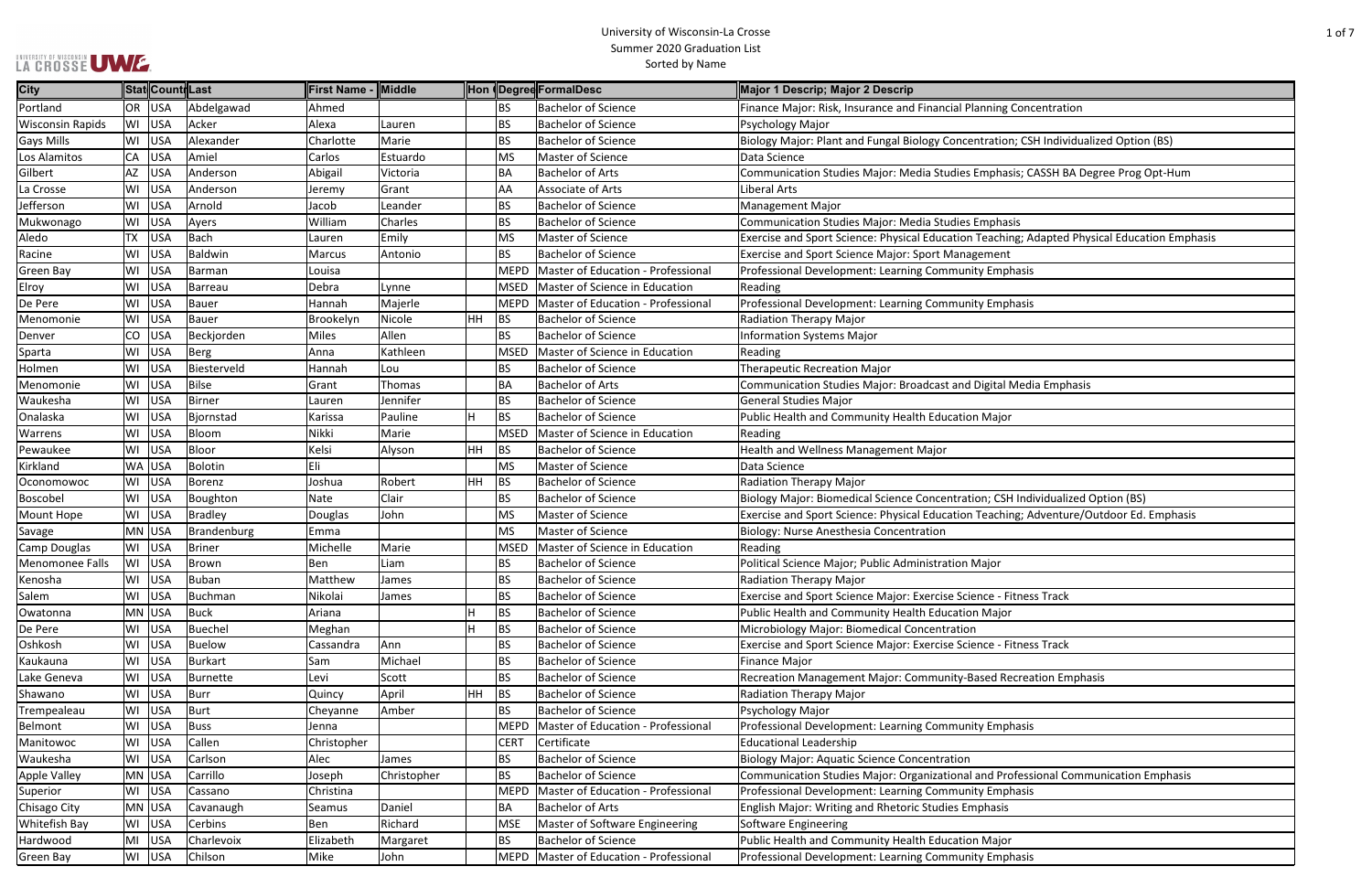| itness Track                                |
|---------------------------------------------|
| itness Track                                |
|                                             |
| hasis                                       |
|                                             |
|                                             |
| re-professional Track; CSH Indiv. Opt. (BS) |
|                                             |
| Emphasis                                    |
|                                             |
|                                             |
|                                             |
|                                             |
|                                             |
|                                             |
|                                             |
|                                             |
|                                             |
| nphasis                                     |
|                                             |
|                                             |
|                                             |
|                                             |
| ſ                                           |
|                                             |
|                                             |
| hasis                                       |
|                                             |
|                                             |
| ng; Adapted Physical Education Emphasis     |
|                                             |
|                                             |
|                                             |
|                                             |
|                                             |
| lanagement Emphasis                         |
|                                             |
|                                             |
|                                             |
| hasis                                       |
|                                             |
|                                             |
|                                             |
|                                             |
|                                             |
|                                             |
| nication Emphasis                           |
|                                             |
|                                             |
|                                             |
|                                             |
|                                             |
| hasis                                       |
|                                             |
|                                             |

| LA CROSSE UWE.    |           |            |                    |              |             |    |             | SUIIIIIIEI ZUZU GIAUUALIUII LISL<br>Sorted by Name |                                                                                                   |
|-------------------|-----------|------------|--------------------|--------------|-------------|----|-------------|----------------------------------------------------|---------------------------------------------------------------------------------------------------|
| <b>Green Bay</b>  | WI        | USA        | Christy            | MacKenzie    | Marie       | lн | BS          | <b>Bachelor of Science</b>                         | Exercise and Sport Science Major: Exercise Science - Fitness Track                                |
| Menomonee Falls   | WI        | USA        | Cieslewicz         | Kailee       | Rose        |    | <b>BS</b>   | <b>Bachelor of Science</b>                         | Exercise and Sport Science Major: Exercise Science - Fitness Track                                |
| West Bend         | WI        | USA        | Clavette           | Emilie       | Marie       |    | MS          | Master of Science                                  | Biology                                                                                           |
| La Crosse         | WI        | USA        | Colburn            | Lisa         |             |    | <b>MEPD</b> | Master of Education - Professional                 | Professional Development: Learning Community Emphasis                                             |
| Trempealeau       | WI        | USA        | Corey              | Cj           | James       |    | MS          | Master of Science                                  | <b>Applied Statistics</b>                                                                         |
| Brownsville       | MN        | USA        | Cuda               | Hannah       | Nicole      | H  | BS          | <b>Bachelor of Science</b>                         | Exercise and Sport Science Major: Exercise Science - Pre-professional Track; CSH Indiv. Opt. (BS) |
| La Crosse         | WI        | USA        | Curley             | Madison      | Beatrice    |    | <b>BS</b>   | <b>Bachelor of Science</b>                         | Microbiology Major; CSH Individualized Option (BS)                                                |
| Chaseburg         | WI        | USA        | Dahl               | Erik         | Alfred      | H  | BS          | <b>Bachelor of Science</b>                         | Recreation Management Major: Outdoor Recreation Emphasis                                          |
| Norridge          | IL.       | USA        | Dati               | Sharon       |             |    | <b>BA</b>   | <b>Bachelor of Arts</b>                            | <b>General Studies Major</b>                                                                      |
| Middleton         | WI        | USA        | Daugherty          | Julia        | Elizabeth   |    | <b>BS</b>   | <b>Bachelor of Science</b>                         | <b>Therapeutic Recreation Major</b>                                                               |
| Evansville        | WI        | <b>USA</b> | Decker             | Sydney       | Taylor      | HH | BS          | <b>Bachelor of Science</b>                         | Radiation Therapy Major                                                                           |
| Saukville         | WI        | USA        | Deering            | Zachary      | David       |    | <b>BS</b>   | <b>Bachelor of Science</b>                         | <b>Finance Major</b>                                                                              |
| Eau Claire        | WI        | USA        | Dieckman           | Darian       | Michael     | H  | BS          | Bachelor of Science                                | <b>Accountancy Major</b>                                                                          |
| Jackson           | WI        | USA        | Dittloff           | Kaitlyn      | Rachel      | lн | BS          | <b>Bachelor of Science</b>                         | <b>Therapeutic Recreation Major</b>                                                               |
| Seymour           | WI        | <b>USA</b> | Doherty            | Garrett      | Gerald      |    | <b>BS</b>   | <b>Bachelor of Science</b>                         | <b>Management Major</b>                                                                           |
| Pasadena          | СA        | USA        | Douglas            | Kelly        | Lynn        |    | MS          | Master of Science                                  | Data Science                                                                                      |
| Sparta            | WI        | USA        | Dow                | Adam         | Christopher |    | MEPD        | Master of Education - Professional                 | Professional Development: Educational Leadership Emphasis                                         |
| Lena              | WI        | USA        | Draheim            | Kari         | Renee       |    | <b>BS</b>   | <b>Bachelor of Science</b>                         | Recreation Management Major: Tourism Emphasis                                                     |
| <b>Beaver Dam</b> | WI        | <b>USA</b> | Drews              | Ron          | Michael     |    | <b>BS</b>   | <b>Bachelor of Science</b>                         | Recreation Management Major: Generalist Emphasis                                                  |
| Kewaskum          | WI        | USA        | Du Charme          | Lindsey      | Lee         |    | <b>BS</b>   | <b>Bachelor of Science</b>                         | Biology Major; CSH Individualized Option (BS)                                                     |
| Algoma            | WI        | USA        | Ebert              | Whitney      | Rochelle    |    | <b>BS</b>   | <b>Bachelor of Science</b>                         | Public Health and Community Health Education Major                                                |
| Medford           |           | MN USA     | Edel               | Becca        | Page        | HH | BS          | <b>Bachelor of Science</b>                         | <b>Therapeutic Recreation Major</b>                                                               |
| Onalaska          | WI        | USA        | Egbert             | Joey         |             |    | MS          | Master of Science                                  | Biology: Nurse Anesthesia Concentration                                                           |
| La Crosse         | W١        | USA        | Evers              | Hannah       | Camille     |    | <b>MEPD</b> | Master of Education - Professional                 | Professional Development: Learning Community Emphasis                                             |
| <b>Berlin</b>     | WI        | <b>USA</b> | Femali             | Angie        | Lynn        |    | <b>MSED</b> | Master of Science in Education                     | Reading                                                                                           |
| Porter            | <b>TX</b> | USA        | Finco              | Ricky        | Christopher |    | MS          | Master of Science                                  | Exercise and Sport Science: Physical Education Teaching; Adapted Physical Education Emphasis      |
| Appleton          | WI        | <b>USA</b> | Fischer            | Claire       | Marie       | Н  | BS          | <b>Bachelor of Science</b>                         | <b>Radiation Therapy Major</b>                                                                    |
| Kimberly          | WI        | <b>USA</b> | Fisher             | Mitchel      | David       |    | <b>BS</b>   | <b>Bachelor of Science</b>                         | Finance Major; Marketing Major                                                                    |
| Arena             | WI        | <b>USA</b> | Forseth            | Olivia       | Louise      |    | <b>BS</b>   | <b>Bachelor of Science</b>                         | Nuclear Medicine Technology Major                                                                 |
| a Crosse          | WI        | USA        | Fox                | Teresa       |             |    | <b>CERT</b> | Certificate                                        | <b>Reading Teacher</b>                                                                            |
| Verona            | W١        | USA        | Francis            | Adam         | Lee         |    | <b>BS</b>   | <b>Bachelor of Science</b>                         | Recreation Management Major: Tourism and Event Management Emphasis                                |
| Waterford         | WI        | <b>USA</b> | Gallo              | Aaron        | Michael     |    | <b>BS</b>   | <b>Bachelor of Science</b>                         | <b>General Studies Major</b>                                                                      |
| Woodbury          |           | MN USA     | Gansmoe            | Tanner       | Michael     |    | <b>BS</b>   | <b>Bachelor of Science</b>                         | <b>Management Major</b>                                                                           |
| Madison           | WI        | USA        | Ganzow             | Mike         | Joseph      |    | <b>BS</b>   | <b>Bachelor of Science</b>                         | <b>Exercise and Sport Science Major: Sport Management</b>                                         |
| De Pere           | WI        | USA        | Genovese           | Kristin      | Rose        |    | MEPD        | Master of Education - Professional                 | Professional Development: Learning Community Emphasis                                             |
| La Crosse         | WI        | USA        | George             | Tricia       |             |    | <b>CERT</b> | Certificate                                        | <b>Reading Teacher</b>                                                                            |
| Green Bay         | WI        | USA        | Gerondale          | Bailey       | Lauren      |    | <b>BS</b>   | <b>Bachelor of Science</b>                         | Psychology Major                                                                                  |
| Greenleaf         | WI        | USA        | Gilson             | Jacob        |             |    | <b>BS</b>   | <b>Bachelor of Science</b>                         | <b>Exercise and Sport Science Major: Sport Management</b>                                         |
| Menomonie         | WI        | <b>USA</b> | Goodrich           | Austin       | William     |    | MS          | Master of Science                                  | <b>Applied Statistics</b>                                                                         |
| Sheboygan         | WI        | USA        | Gottsacker         | Jordan       | Taylor      | H  | BS          | <b>Bachelor of Science</b>                         | Nuclear Medicine Technology Major                                                                 |
| Stratford         | WI        | USA        | Grell              | Taylor       | Jean        |    | <b>BS</b>   | <b>Bachelor of Science</b>                         | Communication Studies Major: Interpersonal Communication Emphasis                                 |
| Sparta            | WI        | <b>USA</b> | Haas               | Raven        | Elizabeth   |    | <b>BS</b>   | <b>Bachelor of Science</b>                         | Nuclear Medicine Technology Major                                                                 |
| Mt Zion           | IL        | <b>USA</b> | Haeuser            | Edwin        | John        |    | <b>BS</b>   | <b>Bachelor of Science</b>                         | Geography Major; CSH Individualized Option (BS)                                                   |
| Rice Lake         | WI        | <b>USA</b> | Hagert             | Trent        | John        |    | <b>BS</b>   | <b>Bachelor of Science</b>                         | <b>Finance Major</b>                                                                              |
| Saint Cloud       | WI        | USA        | Halbach            | <b>Brady</b> | Matthew     |    | <b>BS</b>   | <b>Bachelor of Science</b>                         | <b>Exercise and Sport Science Major: Sport Management</b>                                         |
| Green Bay         | WI        | USA        | <b>Hall Torres</b> | Shannon      | Mary        |    | MEPD        | Master of Education - Professional                 | Professional Development: Learning Community Emphasis                                             |
| Dallas            | <b>TX</b> | USA        | Harris             | Ashli        | Elizabeth   |    | <b>BS</b>   | <b>Bachelor of Science</b>                         | <b>Marketing Major</b>                                                                            |
| Oostburg          |           | WI USA     | Hartmann           | Keri         | Lynn        |    | <b>BS</b>   | <b>Bachelor of Science</b>                         | <b>Therapeutic Recreation Major</b>                                                               |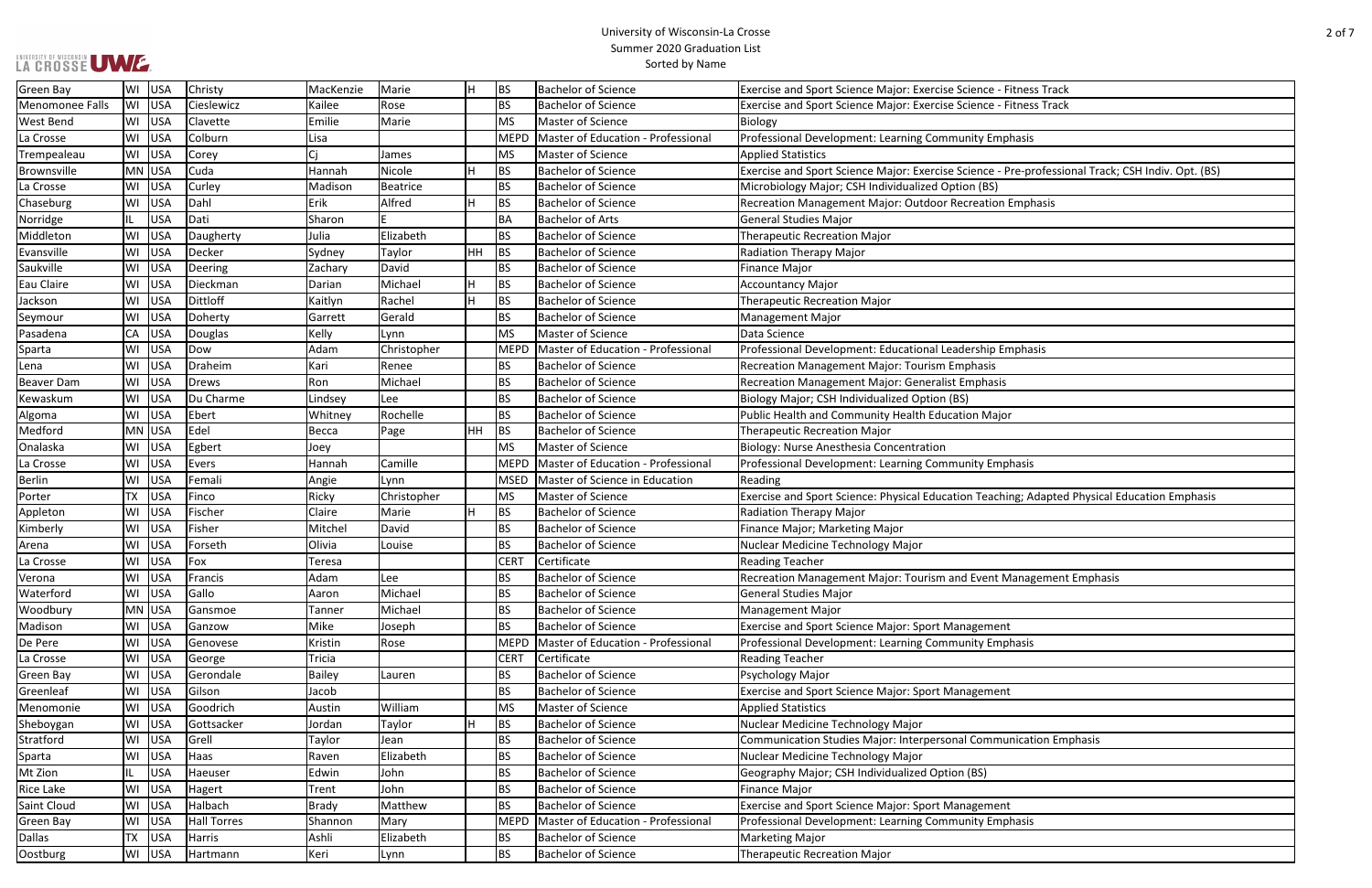| <b>LA GROSSE UWE.</b> |                  |                  |             |              |           |             | SUITIITEI ZUZU GIAUUALIOII LISL<br>Sorted by Name |                                                                                              |
|-----------------------|------------------|------------------|-------------|--------------|-----------|-------------|---------------------------------------------------|----------------------------------------------------------------------------------------------|
| <b>Grove City</b>     | PA USA           | Hartwig          | Rhyanne     | Elizabeth    |           | MS          | Master of Science                                 | Exercise and Sport Science: Physical Education Teaching; Adapted Physical Education Emphasis |
| West Salem            | WI<br>USA        | Hass             | Colin       | <b>James</b> |           | <b>BS</b>   | <b>Bachelor of Science</b>                        | Public Health and Community Health Education Major                                           |
| La Crosse             | USA<br>WI        | Hatfield         | Julie       |              |           | <b>CERT</b> | Certificate                                       | <b>Reading Teacher</b>                                                                       |
| Verona                | USA<br>W١        | Hellenbrand      | Lindsay     | Anne         | Н         | BS          | <b>Bachelor of Science</b>                        | Nuclear Medicine Technology Major                                                            |
| Menomonie             | USA<br>WI        | Hermann          | Alexis      | Taylor       | Н         | <b>BS</b>   | <b>Bachelor of Science</b>                        | Radiation Therapy Major                                                                      |
| Mc Farland            | USA<br>WI        | Hermanson        | Camille     | Chapman      | H         | <b>BS</b>   | <b>Bachelor of Science</b>                        | Psychology Major                                                                             |
| La Crosse             | USA<br>WI        | Herrera          | Alysia      | Elizabeth    |           | <b>BS</b>   | <b>Bachelor of Science</b>                        | <b>Recreation Management Major: Generalist Emphasis</b>                                      |
| <b>Stevens Point</b>  | WI<br>USA        | Herzog           | Lindsey     | Marie        |           | <b>BS</b>   | <b>Bachelor of Science</b>                        | Nuclear Medicine Technology Major                                                            |
| Chetek                | USA<br>W١        | Hickok           | Dakota      | Allen        | H         | <b>BS</b>   | <b>Bachelor of Science</b>                        | Exercise and Sport Science Major: Exercise Science - Fitness Track                           |
| Middleton             | WI<br>USA        | Hilgers          | Aaron       | Robert       |           | <b>BS</b>   | <b>Bachelor of Science</b>                        | <b>Finance Major</b>                                                                         |
| Menomonee Falls       | USA<br>WI        | Hoffman          | <b>Nick</b> | David        |           | BS          | <b>Bachelor of Science</b>                        | <b>Exercise and Sport Science Major: Sport Management</b>                                    |
| Waunakee              | USA<br>WI        | Holden           | Emily       | Kathryn      | н         | <b>BS</b>   | <b>Bachelor of Science</b>                        | Public Health and Community Health Education Major                                           |
| Cannon Falls          | MN USA           | Holt             | Tanner      | <b>James</b> | Ή         | <b>BA</b>   | Bachelor of Arts                                  | Sociology Major                                                                              |
| Appleton              | WI USA           | Holzschuh        | Claire      | Terese       | Η         | <b>BS</b>   | <b>Bachelor of Science</b>                        | Public Health and Community Health Education Major                                           |
| La Crescent           | MN USA           | Honey-Brittenham | Lee         | Ann          |           | <b>CERT</b> | Certificate                                       | <b>Reading Teacher</b>                                                                       |
| Tomah                 | WI USA           | Honish           | Sarah       | Ann          | н         | <b>BS</b>   | Bachelor of Science                               | Radiation Therapy Major                                                                      |
| Kenyon                | MN USA           | Houglum          | Erin        | Lee          |           | <b>BS</b>   | Bachelor of Science                               | Nuclear Medicine Technology Major; Gerontology Emphasis                                      |
| Onalaska              | WI USA           | Hudson           | Kate        | lG.          | <b>HH</b> | BS          | <b>Bachelor of Science</b>                        | Public Health and Community Health Education Major                                           |
| Wausau                | USA<br>WI        | Hulett           | JoAnna      | Jean         |           | BS          | <b>Bachelor of Science</b>                        | <b>General Studies Major</b>                                                                 |
| Markesan              | USA<br>WI        | Hunter           | Carter      | <b>James</b> | Η         | <b>BS</b>   | <b>Bachelor of Science</b>                        | <b>Exercise and Sport Science Major: Sport Management</b>                                    |
| Appleton              | USA<br>WI        | Jacques          | Nathan      | Rupert       | H         | <b>BS</b>   | <b>Bachelor of Science</b>                        | Recreation Management Major: Community-Based Recreation Emphasis                             |
| Newton                | USA<br>W١        | Jaeger           | Brittany    | Danielle     | HH.       | BS          | <b>Bachelor of Science</b>                        | Public Health and Community Health Education Major                                           |
| Cameron               | USA<br>W١        | Johnson          | Brianna     | <b>Lee</b>   |           | <b>BS</b>   | <b>Bachelor of Science</b>                        | Nuclear Medicine Technology Major                                                            |
| Madison               | USA<br>W١        | Johnson          | Pierce      | William      | н         | <b>BS</b>   | <b>Bachelor of Science</b>                        | Recreation Management Major: Tourism and Event Management Emphasis                           |
| Racine                | USA<br>W١        | Johnson          | Sarah       | Emily        |           | <b>BS</b>   | <b>Bachelor of Science</b>                        | <b>Therapeutic Recreation Major</b>                                                          |
| La Crosse             | USA<br>WI        | Joley            | Amy         | Rebecca      |           | <b>CERT</b> | Certificate                                       | <b>Reading Teacher</b>                                                                       |
| Saint Paul            | MN USA           | Joslyn           | Grace       | Anna         |           | BS          | <b>Bachelor of Science</b>                        | Psychology Major; CASSH Program Option                                                       |
| <b>Mount Calvary</b>  | USA<br>WI        | Kaiser           | Jacob       | Scott        |           | <b>BS</b>   | <b>Bachelor of Science</b>                        | <b>Management Major</b>                                                                      |
| Oshkosh               | USA<br>W١        | Kaminski         | Anna        | Marie        | HH.       | BS          | <b>Bachelor of Science</b>                        | Public Health and Community Health Education Major                                           |
| Bangor                | USA<br>WI        | Karr             | Rebecca     | Marie        | H         | <b>BS</b>   | <b>Bachelor of Science</b>                        | Public Health and Community Health Education Major                                           |
| La Crosse             | USA<br>W١        | Kass             | Anna        | Marie        |           | <b>MEPD</b> | Master of Education - Professional                | Professional Development: Learning Community Emphasis                                        |
| Lake Mills            | <b>USA</b><br>WI | Keach            | Austin      | <b>James</b> |           | <b>BS</b>   | <b>Bachelor of Science</b>                        | Exercise and Sport Science Major: Sport Management                                           |
| Hartland              | <b>USA</b><br>WI | Kellerman        | Ally        | Victoria     |           | <b>BS</b>   | <b>Bachelor of Science</b>                        | Public Health and Community Health Education Major; Pre-Occupational Thrpy Track             |
| Wauwatosa             | USA<br>WI        | Kelnhofer        | Ryan        | Charles      | H         | <b>BS</b>   | <b>Bachelor of Science</b>                        | Exercise and Sport Science Major: Sport Management                                           |
| yndon Station         | USA<br>WI        | Kidd             | Alyssa      | Catherine    |           | <b>BS</b>   | <b>Bachelor of Science</b>                        | Psychology Major; CASSH Program Option                                                       |
| Oconomowoc            | USA<br>WI        | Kimball          | Christian   | Carl         | H         | <b>BS</b>   | Bachelor of Science                               | Exercise and Sport Science Major: Exercise Science - Fitness Track                           |
| Merrimac              | USA<br>WI        | Kind             | Danielle    | Mayme        |           | <b>BS</b>   | <b>Bachelor of Science</b>                        | Biology Major; CSH Individualized Option (BS)                                                |
| La Crosse             | USA<br>WI        | Kirchner         | Courtney    | Anne         |           | <b>CERT</b> | Certificate                                       | <b>Reading Teacher</b>                                                                       |
| Stoddard              | USA<br>WI        | Kirven           | Hailey      | Sue          |           | AA          | Associate of Arts                                 | Liberal Arts                                                                                 |
| Sparta                | <b>USA</b><br>WI | Klass            | Emily       | Jean         |           | BS          | <b>Bachelor of Science</b>                        | <b>General Studies Major</b>                                                                 |
| Tomah                 | USA<br>W١        | Klema            | Maria       | Helen        |           | <b>MSED</b> | Master of Science in Education                    | Reading                                                                                      |
| Mankato               | MN USA           | Kloss            | Lauren      | Marie        | н         | <b>BS</b>   | <b>Bachelor of Science</b>                        | Exercise and Sport Science Major: Exercise Science - Fitness Track                           |
| West Bend             | USA<br>WI        | Koehn            | Margaret    | Mary         |           | <b>BS</b>   | <b>Bachelor of Science</b>                        | <b>Radiation Therapy Major</b>                                                               |
| Elkhorn               | USA<br>WI        | Konopski         | Joseph      | Allen        |           | <b>BS</b>   | <b>Bachelor of Science</b>                        | Exercise and Sport Science Major: Exercise Science - Pre-professional Track                  |
| Lonsdale              | MN USA           | Kortes           | Jack        | Matthew      | Η         | <b>BS</b>   | <b>Bachelor of Science</b>                        | <b>Exercise and Sport Science Major: Sport Management</b>                                    |
| Holmen                | WI USA           | Kovacevich       | Hannah      | Joan         |           | <b>BS</b>   | <b>Bachelor of Science</b>                        | Public Health and Community Health Education Major                                           |
| <b>Apple Valley</b>   | MN USA           | Krusenstjerna    | Megan       | Ann          | Η         | <b>BS</b>   | <b>Bachelor of Science</b>                        | <b>Chemistry Major: ACS Certification</b>                                                    |
| Sun Prairie           | WI USA           | Kube             | Vince       | Jeffrey      |           |             | MEPD   Master of Education - Professional         | Professional Development: Learning Community Emphasis                                        |

| ig; Adapted Physical Education Emphasis |
|-----------------------------------------|
|                                         |
|                                         |
|                                         |
|                                         |
|                                         |
|                                         |
|                                         |
| tness Track                             |
|                                         |
|                                         |
|                                         |
|                                         |
|                                         |
|                                         |
|                                         |
| ohasis                                  |
|                                         |
|                                         |
|                                         |
| creation Emphasis                       |
|                                         |
|                                         |
| anagement Emphasis                      |
|                                         |
|                                         |
|                                         |
|                                         |
|                                         |
|                                         |
| asis                                    |
|                                         |
| Pre-Occupational Thrpy Track            |
|                                         |
|                                         |
|                                         |
| tness Track                             |
|                                         |
|                                         |
|                                         |
|                                         |
|                                         |
| tness Track                             |
|                                         |
| e-professional Track                    |
|                                         |
|                                         |
|                                         |
| asis                                    |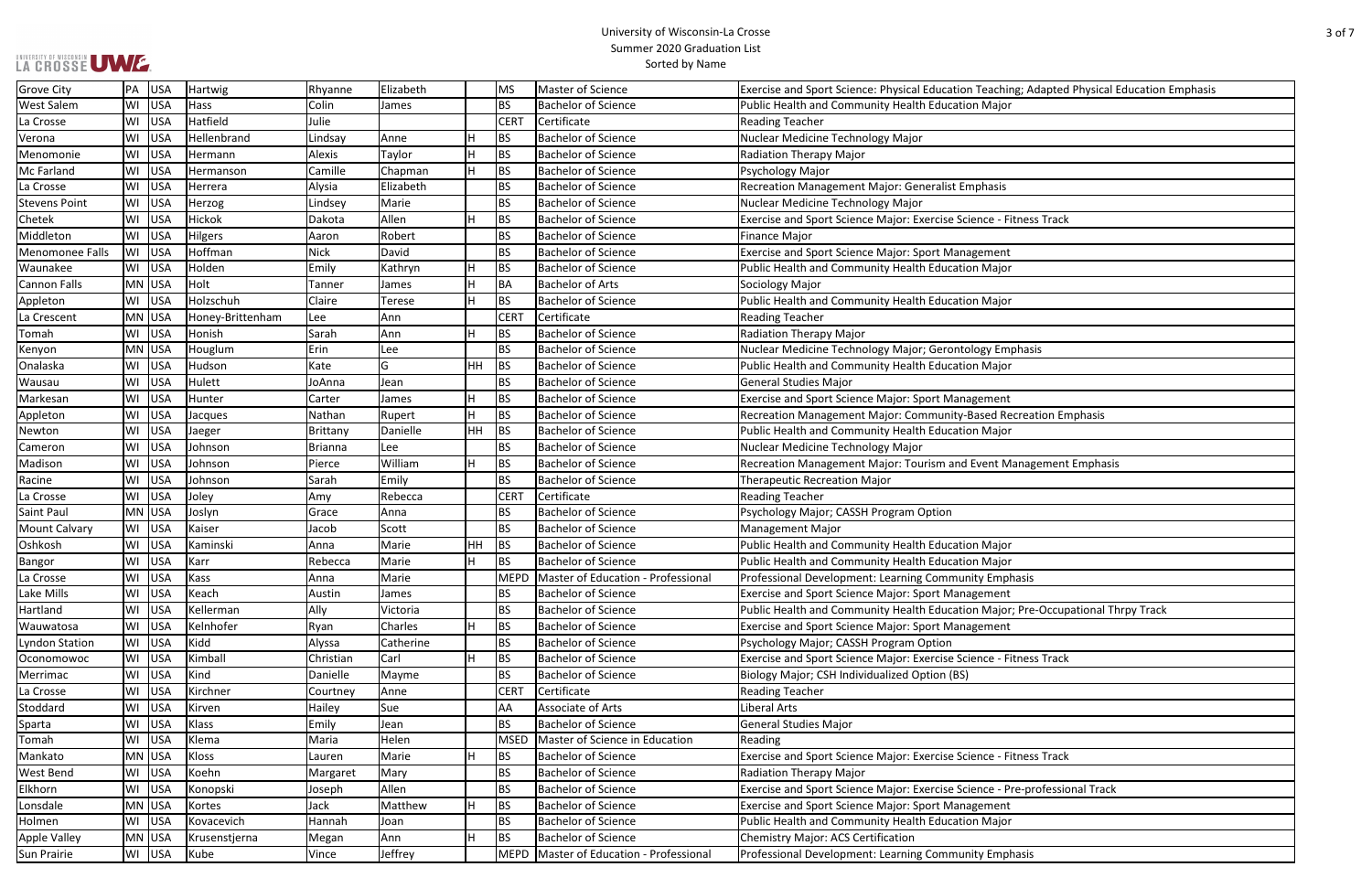| hasis                                      |
|--------------------------------------------|
| r                                          |
|                                            |
| hasis                                      |
|                                            |
| ing; Adapted Physical Education Emphasis   |
| hasis                                      |
|                                            |
| itness Track                               |
|                                            |
|                                            |
|                                            |
|                                            |
|                                            |
|                                            |
|                                            |
|                                            |
| hasis                                      |
| itness Track                               |
|                                            |
|                                            |
|                                            |
|                                            |
|                                            |
|                                            |
|                                            |
|                                            |
| hasis                                      |
| um                                         |
|                                            |
|                                            |
|                                            |
|                                            |
| t                                          |
|                                            |
|                                            |
|                                            |
| t; Coaching Competitive Ath. Concentration |
| r                                          |
| r                                          |
|                                            |
|                                            |
| Coaching Competitive Ath. Concentration    |
|                                            |
| t                                          |
|                                            |

| Pewaukee             |    | WI USA     | Kurth          | Jordan         | Thomas    |    | BS              | <b>Bachelor of Science</b>                | <b>Marketing Major</b>                                                                       |
|----------------------|----|------------|----------------|----------------|-----------|----|-----------------|-------------------------------------------|----------------------------------------------------------------------------------------------|
| Wauzeka              |    | WI USA     | Ladwig         | Averi          | Ann       |    | <b>BS</b>       | <b>Bachelor of Science</b>                | Psychology Major; CASSH Program Option                                                       |
| Fontana              |    | WI USA     | Lagerhausen    | <b>Bridget</b> | Marie     |    | <b>BS</b>       | <b>Bachelor of Science</b>                | <b>Management Major</b>                                                                      |
| Holmen               |    | WI USA     | Larson         | Merissa        | Hope      |    | BS              | <b>Bachelor of Science</b>                | Nuclear Medicine Technology Major                                                            |
| Green Bay            |    | WI USA     | Lasee          | Jamie          | Marie     |    | <b>MEPD</b>     | Master of Education - Professional        | Professional Development: Learning Community Emphasis                                        |
| <b>Stevens Point</b> |    | WI USA     | Leahy          | Eryn           | Margaret  |    | BS              | <b>Bachelor of Science</b>                | Public Health and Community Health Education Major                                           |
| La Crosse            |    | WI USA     | Lee            | GaoNoujah      |           |    | AA              | Associate of Arts                         | Liberal Arts                                                                                 |
| <b>Green Bay</b>     |    | WI USA     | Lesjack-Decker | Terri          | JoAnn     |    | <b>MEPD</b>     | Master of Education - Professional        | Professional Development: Learning Community Emphasis                                        |
| La Crosse            |    | WI USA     | Lewis          | Olivia         | Raechel   |    | BА              | <b>Bachelor of Arts</b>                   | Theatre Arts Major: Stage Management Emphasis                                                |
| Castle Hayne         |    | NC USA     | Lloyd          | Jonai          | Mary      |    | <b>MS</b>       | Master of Science                         | Exercise and Sport Science: Physical Education Teaching; Adapted Physical Education Emphasis |
| Green Bay            |    | WI USA     | Lonzo          | Katie          | Debra     |    | MEPD            | Master of Education - Professional        | Professional Development: Learning Community Emphasis                                        |
| Lake City            |    | MN USA     | Lundell        | Reid           | Soren     |    | <b>MS</b>       | Master of Science                         | <b>Physician Assistant Studies</b>                                                           |
| Tomah                |    | WI USA     | Lusty          | Colton         | Steele    | H  | <b>BS</b>       | <b>Bachelor of Science</b>                | Exercise and Sport Science Major: Exercise Science - Fitness Track                           |
| La Crosse            |    | WI USA     | Lynaugh        | Thomas         | Stephen   |    | <b>BS</b>       | <b>Bachelor of Science</b>                | Computer Science Major; Economics Major                                                      |
| Oconomowoc           |    | WI USA     | Macaione       | Domenic        | Steven    |    | <b>BS</b>       | <b>Bachelor of Science</b>                | <b>Management Major</b>                                                                      |
| Fitchburg            |    | WI USA     | Maier          | Garrett        | Allan     |    | BS              | <b>Bachelor of Science</b>                | <b>Accountancy Major</b>                                                                     |
| <b>Green Bay</b>     |    | WI USA     | Majkowski      | Natalie        | Marie     | ΙH | <b>BS</b>       | <b>Bachelor of Science</b>                | Radiation Therapy Major                                                                      |
| Sheboygan            |    | WI USA     | Mallmann       | <b>Brianna</b> | Ashley    |    | <b>BS</b>       | <b>Bachelor of Science</b>                | Radiation Therapy Major                                                                      |
| La Crosse            |    | WI USA     | Marcou         | Jacob          | Michael   |    | ВA              | <b>Bachelor of Arts</b>                   | <b>Economics Major</b>                                                                       |
| <b>Green Bay</b>     |    | WI USA     | Martin         | Jeremiah       | Fredreich |    | <b>BS</b>       | <b>Bachelor of Science</b>                | <b>Management Major</b>                                                                      |
| Kronenwetter         |    | WI USA     | Massino        | Julia          | Ann       |    | <b>MEPD</b>     | Master of Education - Professional        | Professional Development: Learning Community Emphasis                                        |
| Harmony              |    | MN USA     | <b>Masters</b> | Logan          | Douglas   |    | <b>BS</b>       | <b>Bachelor of Science</b>                | Exercise and Sport Science Major: Exercise Science - Fitness Track                           |
| Oregon               |    | WI USA     | Maurice        | Abe            | Thomas    |    | BS              | <b>Bachelor of Science</b>                | <b>Biology Major</b>                                                                         |
| Oconomowoc           |    | WI USA     | McCarthey      | Nolan          | John      |    | <b>BS</b>       | <b>Bachelor of Science</b>                | <b>Marketing Major</b>                                                                       |
| <b>Beloit</b>        |    | WI USA     | McClellan      | Calvin         | Donald    |    | <b>BS</b>       | <b>Bachelor of Science</b>                | <b>Political Science Major</b>                                                               |
| La Crosse            |    | WI USA     | McHenry        | Patrick        | Joseph    |    | <b>MS</b>       | Master of Science                         | Biology: Nurse Anesthesia Concentration                                                      |
| Onalaska             |    | WI USA     | McInerney      | Joseph         | Charles   |    | DP <sub>1</sub> | Doctor of Physical Therapy                | Physical Therapy                                                                             |
| Janesville           |    | WI USA     | McNulty        | Kate           |           |    | <b>CERT</b>     | Certificate                               | <b>Educational Leadership</b>                                                                |
| Portage              |    | WI USA     | Mehmedi        | Leutrime       |           |    | <b>BS</b>       | <b>Bachelor of Science</b>                | Nuclear Medicine Technology Major                                                            |
| Oconomowoc           |    | WI USA     | Meinholz       | Benjamin       | James     |    | <b>BS</b>       | <b>Bachelor of Science</b>                | Recreation Management Major: Generalist Emphasis                                             |
| Sun Prairie          |    | WI USA     | Meyer          | Ashley         |           |    |                 | MEPD   Master of Education - Professional | Professional Development: Learning Community Emphasis                                        |
| Oconomowoc           |    | WI USA     | Middleton      | Jack           | Patrick   |    | BA              | <b>Bachelor of Arts</b>                   | Political Science Major; CASSH BA Degree Prog Opt-Hum                                        |
| La Crosse            |    | WI USA     | Miller         | Maggie         | Ann       |    | <b>CERT</b>     | Certificate                               | <b>Reading Teacher</b>                                                                       |
| La Crosse            |    | WI USA     | Miller         | Scarlet        | Ann       |    | <b>CERT</b>     | Certificate                               | <b>Reading Teacher</b>                                                                       |
| Holmen               |    | WI USA     | Moore-Lawrence | <b>Bree</b>    |           |    | <b>CERT</b>     | Certificate                               | <b>Reading Teacher</b>                                                                       |
| Fond du Lac          |    | WI USA     | Morgan         | Erik           | John      | Н  | <b>BS</b>       | <b>Bachelor of Science</b>                | <b>Exercise and Sport Science Major: Sport Management</b>                                    |
|                      | H. | <b>HKG</b> | Mou            | Eveline        |           |    | <b>MS</b>       | Master of Science                         | Data Science                                                                                 |
| Roberts              |    | WI USA     | Mueller        | Alexis         | Marie     |    | <b>BS</b>       | <b>Bachelor of Science</b>                | <b>General Studies Major</b>                                                                 |
| Austin               |    | MN USA     | Murphy         | Sydney         | Marie     |    | <b>BS</b>       | <b>Bachelor of Science</b>                | Nuclear Medicine Technology Major                                                            |
| Prairie du Chien     |    | WI USA     | Neisius        | Zachary        |           |    | BS              | <b>Bachelor of Science</b>                | Exercise and Sport Science Major: Sport Management; Coaching Competitive Ath. Concentratior  |
| Hubertus             |    | WI USA     | Nelson         | Tommy          | Lawrence  | H  | <b>BS</b>       | <b>Bachelor of Science</b>                | Public Health and Community Health Education Major                                           |
| Hudson               |    | WI USA     | Nelson         | Madeline       | Claire    | HH | <b>BS</b>       | <b>Bachelor of Science</b>                | Public Health and Community Health Education Major                                           |
| <b>Cross Plains</b>  |    | WI USA     | Neuser         | Kyra           | Josephine | HH | <b>BS</b>       | <b>Bachelor of Science</b>                | <b>Therapeutic Recreation Major</b>                                                          |
| Frisco               |    | TX USA     | Nguyen         | Katherine      | Thi       |    | <b>MS</b>       | Master of Science                         | Data Science                                                                                 |
| Vesper               |    | WI USA     | Nieman         | Colton         | Walker    |    | BS.             | <b>Bachelor of Science</b>                | Recreation Management Major: Generalist Emphasis; Coaching Competitive Ath. Concentration    |
| Vesper               |    | WI USA     | Nieman         | Makenna        | Taylor    |    | BS              | <b>Bachelor of Science</b>                | <b>Therapeutic Recreation Major</b>                                                          |
| Marshfield           |    | WI USA     | Nikolai        | Evan           | Lee       |    | BS              | <b>Bachelor of Science</b>                | <b>Exercise and Sport Science Major: Sport Management</b>                                    |
| Luxemburg            |    | WI USA     | Nonn           | Nicole         | Carole    |    | <b>BS</b>       | <b>Bachelor of Science</b>                | <b>Therapeutic Recreation Major</b>                                                          |
|                      |    |            |                |                |           |    |                 |                                           |                                                                                              |

UNIVERSITY OF WISCONSIN UW E.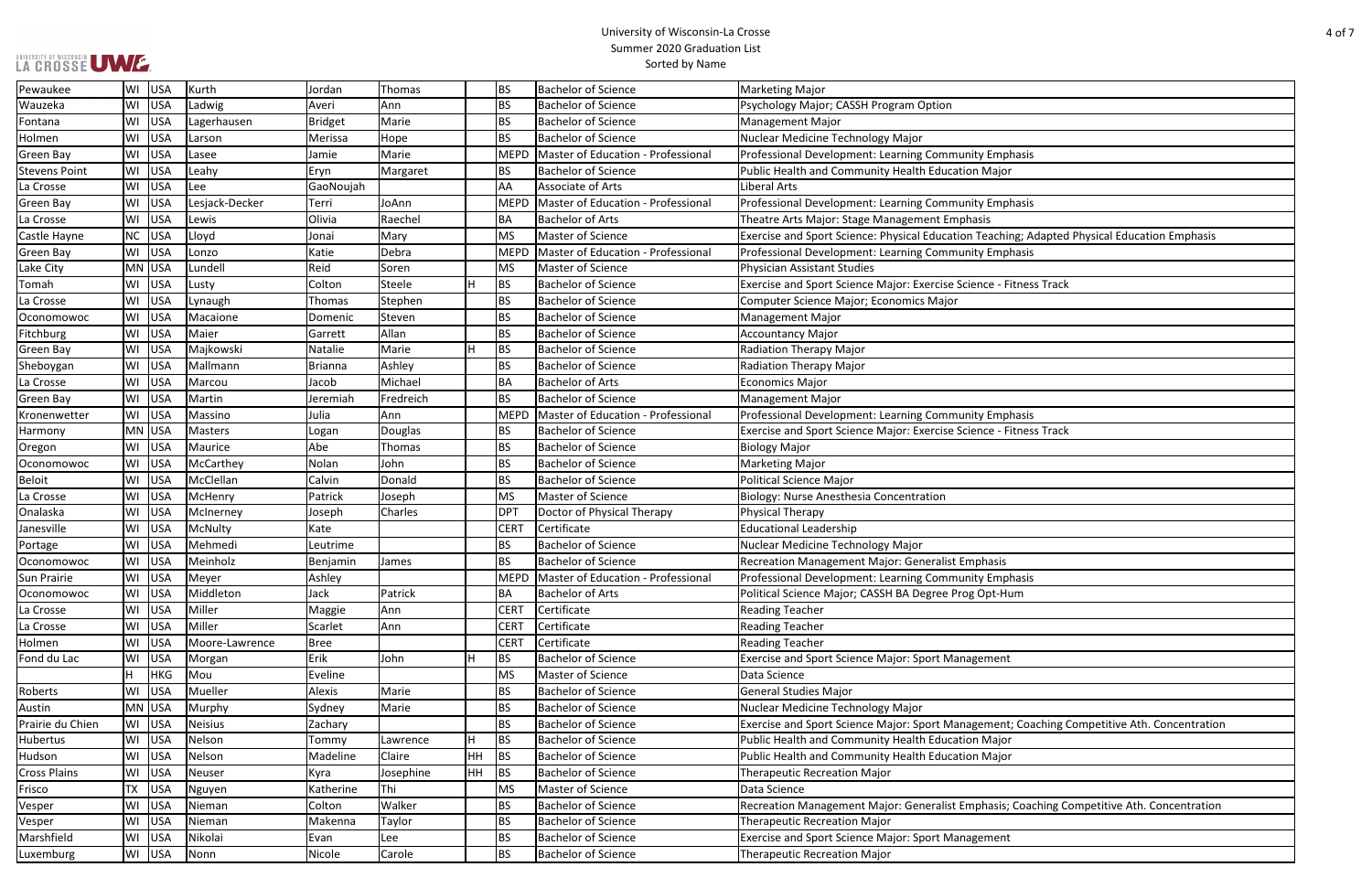| Concentration                           |
|-----------------------------------------|
|                                         |
|                                         |
| hasis                                   |
| hasis                                   |
| hasis                                   |
| ng; Adventure/Outdoor Ed. Emphasis      |
|                                         |
|                                         |
|                                         |
|                                         |
|                                         |
|                                         |
|                                         |
|                                         |
|                                         |
|                                         |
|                                         |
|                                         |
|                                         |
|                                         |
|                                         |
| itness Track                            |
|                                         |
| hasis                                   |
|                                         |
|                                         |
| sis; CASSH Program Option               |
|                                         |
| itness Track                            |
|                                         |
|                                         |
|                                         |
| tration                                 |
|                                         |
|                                         |
|                                         |
|                                         |
|                                         |
| nphasis                                 |
|                                         |
| hasis                                   |
| r                                       |
| ng; Adapted Physical Education Emphasis |
| itness Track                            |
| r                                       |
|                                         |
|                                         |
|                                         |
| ng; Adventure/Outdoor Ed. Emphasis      |
|                                         |
| r                                       |
|                                         |
| $\frac{r}{r}$                           |

| <b>LA GROSSE UWE.</b> |                  |              |              |            |     |             | JUIIIIIIEI ZUZU JIAUUALIUII LISL<br>Sorted by Name |                                                                                              |
|-----------------------|------------------|--------------|--------------|------------|-----|-------------|----------------------------------------------------|----------------------------------------------------------------------------------------------|
| Sheboygan Falls       | WI USA           | O'Dwanny     | Conor        | Sean       |     | <b>BS</b>   | <b>Bachelor of Science</b>                         | Finance Major: Risk, Insurance and Financial Planning Concentration                          |
| La Crescent           | MN USA           | Oines        | Alexandra    | Cassidy    |     | <b>MS</b>   | Master of Science                                  | <b>Biology: Environmental Science Concentration</b>                                          |
| Green Bay             | USA<br>WI        | O'Konski     | Patti        | Irene Ryan |     | <b>MEPD</b> | Master of Education - Professional                 | Professional Development: Learning Community Emphasis                                        |
| Greenleaf             | USA<br>WI        | Olander      | Rachael      |            |     | <b>MEPD</b> | Master of Education - Professional                 | Professional Development: Learning Community Emphasis                                        |
| Green Bay             | USA<br>WI        | Olson        | Becca        | Evelyn     |     | <b>MEPD</b> | Master of Education - Professional                 | Professional Development: Learning Community Emphasis                                        |
| Crosslake             | MN USA           | Otterson     | Steven       | Thomas     |     | MS          | Master of Science                                  | Exercise and Sport Science: Physical Education Teaching; Adventure/Outdoor Ed. Emphasis      |
| <b>Apple Valley</b>   | MN USA           | Page         | Olivia       | Marlene    |     | <b>BS</b>   | <b>Bachelor of Science</b>                         | <b>Economics Major</b>                                                                       |
| Cottage Grove         | MN USA           | Palmquist    | Megan        | Lynne      |     | <b>BS</b>   | <b>Bachelor of Science</b>                         | <b>Accountancy Major</b>                                                                     |
| Luck                  | WI USA           | Pedersen     | Emma         | Gail       | HH. | BS          | <b>Bachelor of Science</b>                         | <b>Therapeutic Recreation Major</b>                                                          |
| Rice                  | MN USA           | Peichel      | Chad         | Larson     | н   | <b>BS</b>   | <b>Bachelor of Science</b>                         | Recreation Management Major: Generalist Emphasis                                             |
| Sullivan              | USA<br>WI        | Perrine      | Maxwel       | Gerald     |     | <b>BS</b>   | <b>Bachelor of Science</b>                         | <b>Political Science Major</b>                                                               |
| De Pere               | USA<br>W١        | Peterson     | Miranda      | Lyn        | HH  | BS          | <b>Bachelor of Science</b>                         | Psychology Major                                                                             |
| Holmen                | USA<br>WI        | Peterson     | Tyler        | Dean       |     | <b>BS</b>   | <b>Bachelor of Science</b>                         | <b>Marketing Major</b>                                                                       |
| Menomonie             | USA<br>WI        | Peterson     | Alexa        | Justine    | Η   | <b>BS</b>   | <b>Bachelor of Science</b>                         | <b>Radiation Therapy Major</b>                                                               |
| Prairie Farm          | USA<br>WI        | Picknell     | Jonah        | Ryan       |     | <b>BS</b>   | Bachelor of Science                                | Nuclear Medicine Technology Major                                                            |
| Holmen                | USA<br>W١        | Pierre       | Katie        |            |     | <b>MSED</b> | Master of Science in Education                     | Reading                                                                                      |
| <b>Brookfield</b>     | USA<br>WI        | Playsic      | Alexandar    | Milan      | H   | <b>BS</b>   | Bachelor of Science                                | <b>Biology Major</b>                                                                         |
| Appleton              | USA<br>WI        | Poeschel     | Michael      |            |     | <b>MS</b>   | Master of Science                                  | Biology: Nurse Anesthesia Concentration                                                      |
| Arcadia               | USA<br>WI        | Pronschinske | Zach         | Thomas     |     | <b>BS</b>   | <b>Bachelor of Science</b>                         | <b>Management Major</b>                                                                      |
| Platteville           | USA<br>WI        | Pulvermacher | Kyle         | Ray        |     | <b>BS</b>   | <b>Bachelor of Science</b>                         | Exercise and Sport Science Major: Exercise Science - Fitness Track                           |
| Winona                | MN USA           | Quelle       | David        | Paul       |     | <b>MS</b>   | Master of Science                                  | Biology: Nurse Anesthesia Concentration                                                      |
| De Pere               | USA<br>W١        | Quintal      | <b>Tracy</b> | Lynn       |     | <b>MEPD</b> | Master of Education - Professional                 | Professional Development: Learning Community Emphasis                                        |
| Chennai               | <b>IND</b><br>ΤN | Rajendran    | Mohan        |            |     | MS          | Master of Science                                  | Data Science                                                                                 |
| Bessemer              | MI<br><b>USA</b> | Rand         | Sarah        | Ann        |     | <b>MS</b>   | Master of Science                                  | Biology                                                                                      |
| <b>Cottage Grove</b>  | USA<br>WI        | Reed         | Dee          | Cole       |     | <b>BA</b>   | <b>Bachelor of Arts</b>                            | Communication Studies Major: Media Studies Emphasis; CASSH Program Option                    |
| Madison               | USA<br>WI        | Rickman      | Henry        | Richard    |     | <b>BS</b>   | <b>Bachelor of Science</b>                         | Psychology Major; CASSH Program Option                                                       |
| Waukesha              | USA<br>WI        | Riddle       | Skye         |            | Н   | <b>BS</b>   | <b>Bachelor of Science</b>                         | Exercise and Sport Science Major: Exercise Science - Fitness Track                           |
| <b>Naples</b>         | USA<br>FL.       | Rietz        | Chad         | Douglas    |     | <b>BS</b>   | <b>Bachelor of Science</b>                         | <b>Therapeutic Recreation Major</b>                                                          |
| Chevy Chase           | MD USA           | Riley        | Mark         | Emmett     |     | <b>MS</b>   | Master of Science                                  | Data Science                                                                                 |
| Oregon                | USA<br>WI        | Rittenhouse  | Daniel       | Jay        |     | <b>BS</b>   | Bachelor of Science                                | Biology Major: Cellular and Molecular Biology Concentration                                  |
| Lone Tree             | USA<br>CO        | Ritzel       | Halee        | M          |     | BS          | <b>Bachelor of Science</b>                         | Clinical Laboratory Science Major                                                            |
| Spooner               | USA<br>WI        | Robb         | Hannah       |            |     | <b>BA</b>   | Bachelor of Arts                                   | Women's Studies Major                                                                        |
| Algoma                | USA<br>WI        | Robertson    | David        | Butland    |     | <b>CERT</b> | Certificate                                        | <b>Educational Leadership</b>                                                                |
| La Crosse             | USA<br>WI        | Roeck        | Amberly      |            |     | BS          | <b>Bachelor of Science</b>                         | Political Science Major; CASSH Program Option                                                |
| Platteville           | USA<br>WI        | Roehl        | Megan        | Marie      |     | MEPD        | Master of Education - Professional                 | Professional Development: Educational Leadership Emphasis                                    |
| La Crosse             | USA<br>WI        | Rollins      | Hillary      |            |     | MS          | Master of Science                                  | Biology: Nurse Anesthesia Concentration                                                      |
| Cedarburg             | WI USA           | Rossman      | Ashley       | Nicole     |     | <b>MEPD</b> | Master of Education - Professional                 | Professional Development: Learning Community Emphasis                                        |
| Stoddard              | USA<br>WI        | Ruetten      | Bella        | Rose       | H   | <b>BS</b>   | <b>Bachelor of Science</b>                         | Public Health and Community Health Education Major                                           |
| Huntsville            | USA<br>AL.       | Rugen        | Jacob        | Thomas     |     | <b>MS</b>   | Master of Science                                  | Exercise and Sport Science: Physical Education Teaching; Adapted Physical Education Emphasis |
| Eagle                 | USA<br>WI        | Rush         | Noah         | Riley      |     | BS          | <b>Bachelor of Science</b>                         | Exercise and Sport Science Major: Exercise Science - Fitness Track                           |
| Farmington            | MN USA           | Rusnacko     | Ella         | Rae        | H   | <b>BS</b>   | <b>Bachelor of Science</b>                         | Public Health and Community Health Education Major                                           |
| <b>Brookfield</b>     | WI USA           | Ryder        | Max          | Timothy    |     | <b>BS</b>   | <b>Bachelor of Science</b>                         | Recreation Management Major: Generalist Emphasis                                             |
| Onalaska              | USA<br>WI        | Saliu        | Donika       |            |     | <b>BS</b>   | <b>Bachelor of Science</b>                         | Psychology Major; CASSH Program Option                                                       |
| Boone                 | USA<br>IA        | Sandvig      | Serena       | Lorynne    |     | <b>MS</b>   | Master of Science                                  | Exercise and Sport Science: Physical Education Teaching; Adventure/Outdoor Ed. Emphasis      |
| Pulaski               | USA<br>WI        | Sarenich     | Kelsey Jo    | Vivian     |     | <b>BS</b>   | <b>Bachelor of Science</b>                         | Radiation Therapy Major                                                                      |
| La Crosse             | USA<br>WI        | Schiffer     | Madelynn     | Marie      | HH  | BS          | <b>Bachelor of Science</b>                         | Public Health and Community Health Education Major                                           |
| Sturgeon Bay          | USA<br>WI        | Schlaefer    | Sarah        | Ann        | HH  | BS          | <b>Bachelor of Science</b>                         | Public Health and Community Health Education Major                                           |
| Park Falls            | WI USA           | Schmidt      | Gabrielle    | Renee      | HH. | BS          | <b>Bachelor of Science</b>                         | Public Health and Community Health Education Major                                           |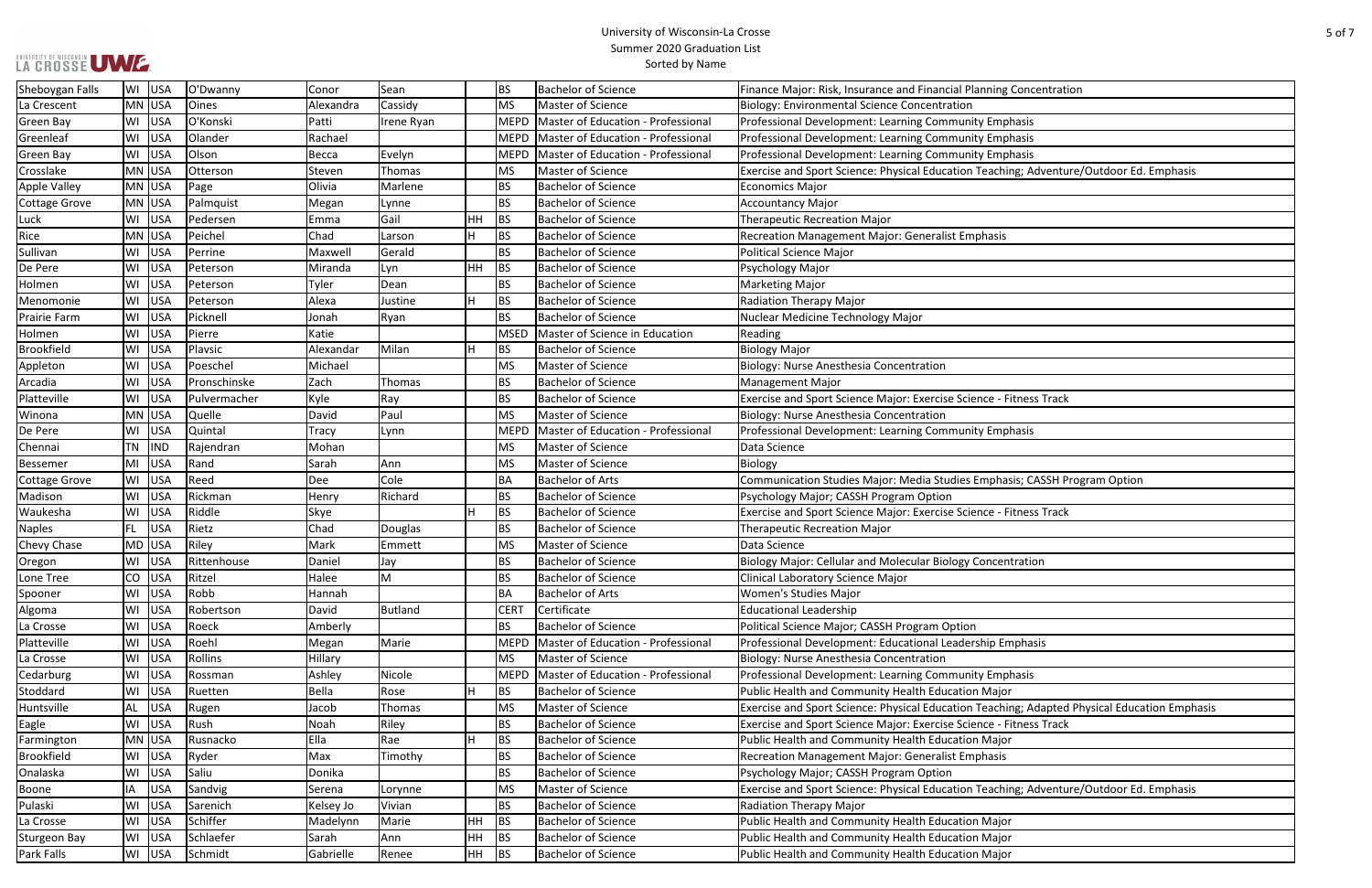| re-professional Track                   |
|-----------------------------------------|
|                                         |
|                                         |
|                                         |
|                                         |
| ng; Adventure/Outdoor Ed. Emphasis      |
|                                         |
| nphasis                                 |
|                                         |
| hasis                                   |
|                                         |
| hasis                                   |
| r                                       |
|                                         |
|                                         |
|                                         |
|                                         |
|                                         |
| itness Track                            |
| <b>Emphasis</b>                         |
| hasis                                   |
|                                         |
|                                         |
| hasis                                   |
|                                         |
| hasis                                   |
|                                         |
|                                         |
|                                         |
| hasis                                   |
|                                         |
|                                         |
|                                         |
|                                         |
|                                         |
|                                         |
| ng; Adventure/Outdoor Ed. Emphasis      |
|                                         |
|                                         |
| nphasis                                 |
|                                         |
|                                         |
|                                         |
| hasis                                   |
|                                         |
|                                         |
| nication Emphasis                       |
|                                         |
| hasis                                   |
|                                         |
| ng; Adapted Physical Education Emphasis |

| Dousman            | WI  | <b>USA</b> | Schmit            | Olivia         | Grace            |    | BS          | <b>Bachelor of Science</b>         | <b>Marketing Major</b>                                                                       |
|--------------------|-----|------------|-------------------|----------------|------------------|----|-------------|------------------------------------|----------------------------------------------------------------------------------------------|
| La Crosse          | WI  | <b>USA</b> | Schneider         | Traci          | Rae              |    | <b>CERT</b> | Certificate                        | <b>Reading Teacher</b>                                                                       |
| Waunakee           | WI  | <b>USA</b> | Schneider         | Joey           | William          |    | <b>BS</b>   | <b>Bachelor of Science</b>         | <b>Recreation Management Major: Generalist Emphasis</b>                                      |
| Joliet             |     | <b>USA</b> | Schnepper         | Jake           |                  |    | <b>BS</b>   | <b>Bachelor of Science</b>         | Management Major                                                                             |
| <b>Green Bay</b>   | WI  | USA        | Schroeder         | Lauren         | Marie            |    | <b>BS</b>   | <b>Bachelor of Science</b>         | Radiation Therapy Major                                                                      |
| New Holstein       | WI  | USA        | Schwartz          | Hannah         | LeeAnn           |    | <b>BS</b>   | <b>Bachelor of Science</b>         | Exercise and Sport Science Major: Exercise Science - Pre-professional Track                  |
| Woodstock          | IL. | <b>USA</b> | Scott             | Langdon        | John             |    | <b>BS</b>   | <b>Bachelor of Science</b>         | <b>Marketing Major</b>                                                                       |
| Marshfield         | WI  | USA        | Semanko           | Sam            | Jo               |    | <b>CERT</b> | Certificate                        | <b>Reading Teacher</b>                                                                       |
| Franklin           | WI  | USA        | Serrano           | Sabrina        | Marie            |    | BS          | <b>Bachelor of Science</b>         | Radiation Therapy Major; Biology Major                                                       |
| Esko               |     | MN USA     | Shady             | Erika          | Marie            |    | MS          | Master of Science                  | Exercise and Sport Science: Physical Education Teaching; Adventure/Outdoor Ed. Emphasis      |
| Winona             |     | MN USA     | Shapiro           | Alexa          | Morgan           |    | MS          | Master of Science                  | <b>Recreation Management</b>                                                                 |
| Platteville        |     | WI USA     | Shaw              | Karina         | Catherine        |    | MEPD        | Master of Education - Professional | Professional Development: Educational Leadership Emphasis                                    |
| Green Bay          |     | WI USA     | Short             | Justin         | Michael          |    | MEPD        | Master of Education - Professional | Professional Development: Learning Community Emphasis                                        |
| Marshfield         | WI  | USA        | Sibley            | Miranda        | Rae              |    | <b>BS</b>   | <b>Bachelor of Science</b>         | <b>Radiation Therapy Major</b>                                                               |
| Green Bay          | WI  | <b>USA</b> | Sieber            | Amy            | Jean             |    | <b>MEPD</b> | Master of Education - Professional | Professional Development: Learning Community Emphasis                                        |
| <b>West Bend</b>   | WI  | USA        | Siudak            | Jessica        |                  |    | <b>BS</b>   | <b>Bachelor of Science</b>         | Public Health and Community Health Education Major                                           |
| Slinger            | WI  | <b>USA</b> | Smiley            | Derek          | Thomas           |    | <b>BS</b>   | <b>Bachelor of Science</b>         | <b>Information Systems Major</b>                                                             |
| La Crosse          | WI  | USA        | Speckeen          | Jenn           |                  |    | <b>CERT</b> | Certificate                        | <b>Reading Teacher</b>                                                                       |
| La Crosse          |     | WI USA     | Speers            | Natalie        | Jean             |    | <b>BS</b>   | <b>Bachelor of Science</b>         | <b>International Business Major</b>                                                          |
| La Crosse          | WI  | USA        | Stacey            | Jourdan        | Elizabeth        |    | <b>CERT</b> | Certificate                        | <b>Reading Teacher</b>                                                                       |
| Eagle River        | WI  | USA        | Stefonik          | <b>Brooke</b>  | Olivia           |    | BS          | <b>Bachelor of Science</b>         | Exercise and Sport Science Major: Exercise Science - Fitness Track                           |
| Rochester          |     | MN USA     | Stelley           | Hannah         |                  | HH | BS          | <b>Bachelor of Science</b>         | Recreation Management Major: Outdoor Recreation Emphasis                                     |
| Dodgeville         |     | WI USA     | Stodola           | Joe            | Jerome           |    | MEPD        | Master of Education - Professional | Professional Development: Learning Community Emphasis                                        |
| La Crosse          | WI  | USA        | Straubhaar        | Ashley         | Elizabeth        |    | <b>CERT</b> | Certificate                        | <b>Reading Teacher</b>                                                                       |
| Darlington         | WI  | USA        | Street            | Cortney        | Marie            |    | MEPD        | Master of Education - Professional | Professional Development: Learning Community Emphasis                                        |
| Nashotah           | WI  | USA        | Sullivan          | <b>Brett</b>   | David            |    | <b>BS</b>   | <b>Bachelor of Science</b>         | Finance Major                                                                                |
| Osseo              | WI  | <b>USA</b> | Swenson           | Sara           | Jean             |    | MEPD        | Master of Education - Professional | Professional Development: Learning Community Emphasis                                        |
| Tomah              | WI  | <b>USA</b> | Tardiff           | Krista         | Nicole           |    | <b>MSED</b> | Master of Science in Education     | Reading                                                                                      |
| Port Washington    | WI  | USA        | Tennessen         | Kaylee         | <b>Teresa</b>    | HH | <b>BS</b>   | <b>Bachelor of Science</b>         | Sociology Major                                                                              |
| Dodgeville         | WI  | USA        | Thole             | Logan          | David            |    | <b>MEPD</b> | Master of Education - Professional | Professional Development: Learning Community Emphasis                                        |
| La Crosse          |     | WI USA     | Thornton-Weyrauch | John           | Theodore         | HH | BS          | <b>Bachelor of Science</b>         | Psychology Major                                                                             |
| Waukesha           |     | WI USA     | Throgmorton       | Lauren         | Jean             |    | BS          | <b>Bachelor of Science</b>         | Radiation Therapy Major                                                                      |
| Moorhead           |     | MN USA     | Thurmer           | Anne           | Allegra          |    | <b>EDD</b>  | Doctor of Education                | Student Affairs Admin/Leadrshp                                                               |
| Hartland           | WI  | <b>USA</b> | Truttschel        | Greta          | Ann              |    | BS          | <b>Bachelor of Science</b>         | <b>International Business Major</b>                                                          |
| Germantown         |     | WI USA     | Ulickey           | Amber          | Rose             |    | <b>BS</b>   | <b>Bachelor of Science</b>         | <b>Therapeutic Recreation Major</b>                                                          |
| <b>West Seneca</b> |     | NY USA     | Urbanczyk         | Felicia-Ann    | Kelsey           |    | MS          | Master of Science                  | Exercise and Sport Science: Physical Education Teaching; Adventure/Outdoor Ed. Emphasis      |
| Madison            |     | WI USA     | Vaughn            | Emma           | Renee            |    | BS          | <b>Bachelor of Science</b>         | Finance Major                                                                                |
| Oconomowoc         |     | WI USA     | Vaughn            | <b>Breanna</b> | Kelsey           |    | BS          | <b>Bachelor of Science</b>         | Psychology Major                                                                             |
| Kenosha            |     | WI USA     | Vernezze          | Natalia        | Felicia          |    | MSED        | Master of Science in Education     | Professional Development: Educational Leadership Emphasis                                    |
| Germantown         |     | WI USA     | Viduski           | Emily          |                  |    | BA          | <b>Bachelor of Arts</b>            | Psychology Major                                                                             |
| La Crosse          | WI  | USA        | Voss              | Isaac          |                  |    | <b>BS</b>   | <b>Bachelor of Science</b>         | Political Science Major                                                                      |
| Waterloo           |     | WI USA     | Vosters           | Abby           | Patricia Nikolay |    | MEPD        | Master of Education - Professional | Professional Development: Learning Community Emphasis                                        |
| Muskego            |     | WI USA     | Walton            | Grace          | Diane            |    | BS          | <b>Bachelor of Science</b>         | Nuclear Medicine Technology Major                                                            |
| Appleton           |     | WI USA     | Wanie             | Jaclyn         | Elyse            | lн | BS          | <b>Bachelor of Science</b>         | <b>Radiation Therapy Major</b>                                                               |
| Gurnee             |     | <b>USA</b> | Wantoch           | Megan          |                  |    | <b>BS</b>   | <b>Bachelor of Science</b>         | Communication Studies Major: Interpersonal Communication Emphasis                            |
| Holmen             | WI  | USA        | Wells             | Shannon        | Marie            |    | MSED        | Master of Science in Education     | Reading                                                                                      |
| Pulaski            | WI  | <b>USA</b> | Welsing           | Melissa        | Ann              |    | <b>MEPD</b> | Master of Education - Professional | Professional Development: Learning Community Emphasis                                        |
| Watertown          |     | SD USA     | Werner            | McKenzie       |                  |    | MS          | Master of Science                  | Exercise and Sport Science: Physical Education Teaching; Adapted Physical Education Emphasis |
|                    |     |            |                   |                |                  |    |             |                                    |                                                                                              |

UNIVERSITY OF WISCONSIN UW E.